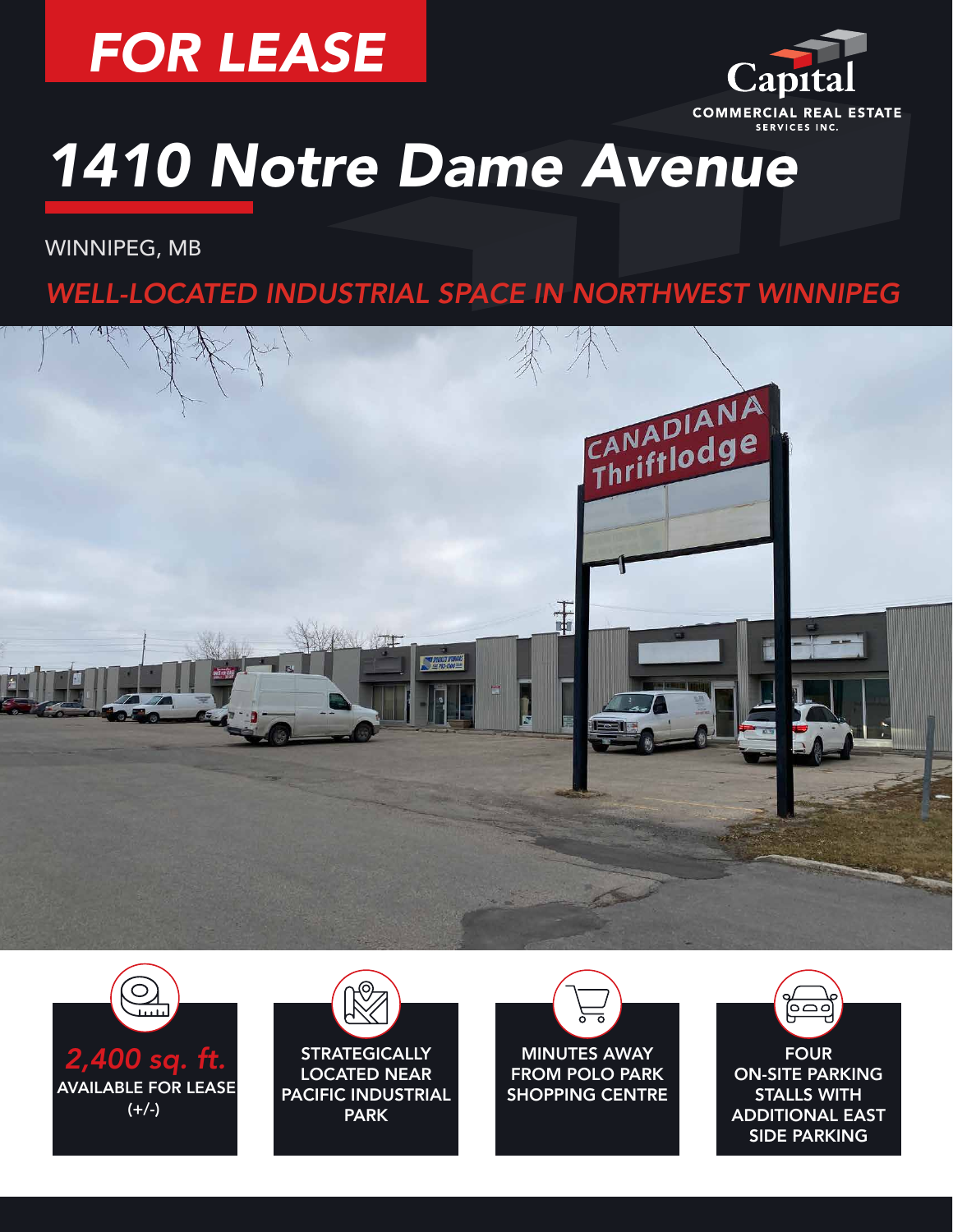### PROPERTY DETAILS

| <b>AREA AVAILABLE</b> | $2,400$ sq. ft. $(+/-)$                                                                                        |
|-----------------------|----------------------------------------------------------------------------------------------------------------|
| <b>ASKING RENT</b>    | \$2,500 per month gross plus utilities                                                                         |
| <b>DIMENSIONS</b>     | 31'-6" wide<br>East Wall: 74'-7" with 14' of frontage width<br>West Wall: 72'-0" with 17'-6" of frontage width |
| <b>ZONING</b>         | M <sub>1</sub> - Industrial                                                                                    |
| <b>LOADING</b>        | 1 grade door (9' wide x 10' high); 1 man door at back                                                          |
| <b>WASHROOMS</b>      | No existing washroom (rough-in plumbing for 1 washroom available)                                              |
| <b>MECHANICAL</b>     | 1 rooftop 5 Tonne HVAC, 1 Anthes hanging gas unit heater at the back                                           |
| <b>ELECTRICAL</b>     | 1 panel - size 200 AMP single phase                                                                            |
| <b>CEILING HEIGHT</b> | 14'-6" to underside of deck; 12'-6" to underside of joists                                                     |
| <b>PARKING</b>        | 4 stalls in front and potential additional stalls at the east side of the property<br>subject to monthly cost  |
| <b>AVAILABILITY</b>   | February 1, 2022                                                                                               |

#### FLOOR PLAN





#### capitalgrp.ca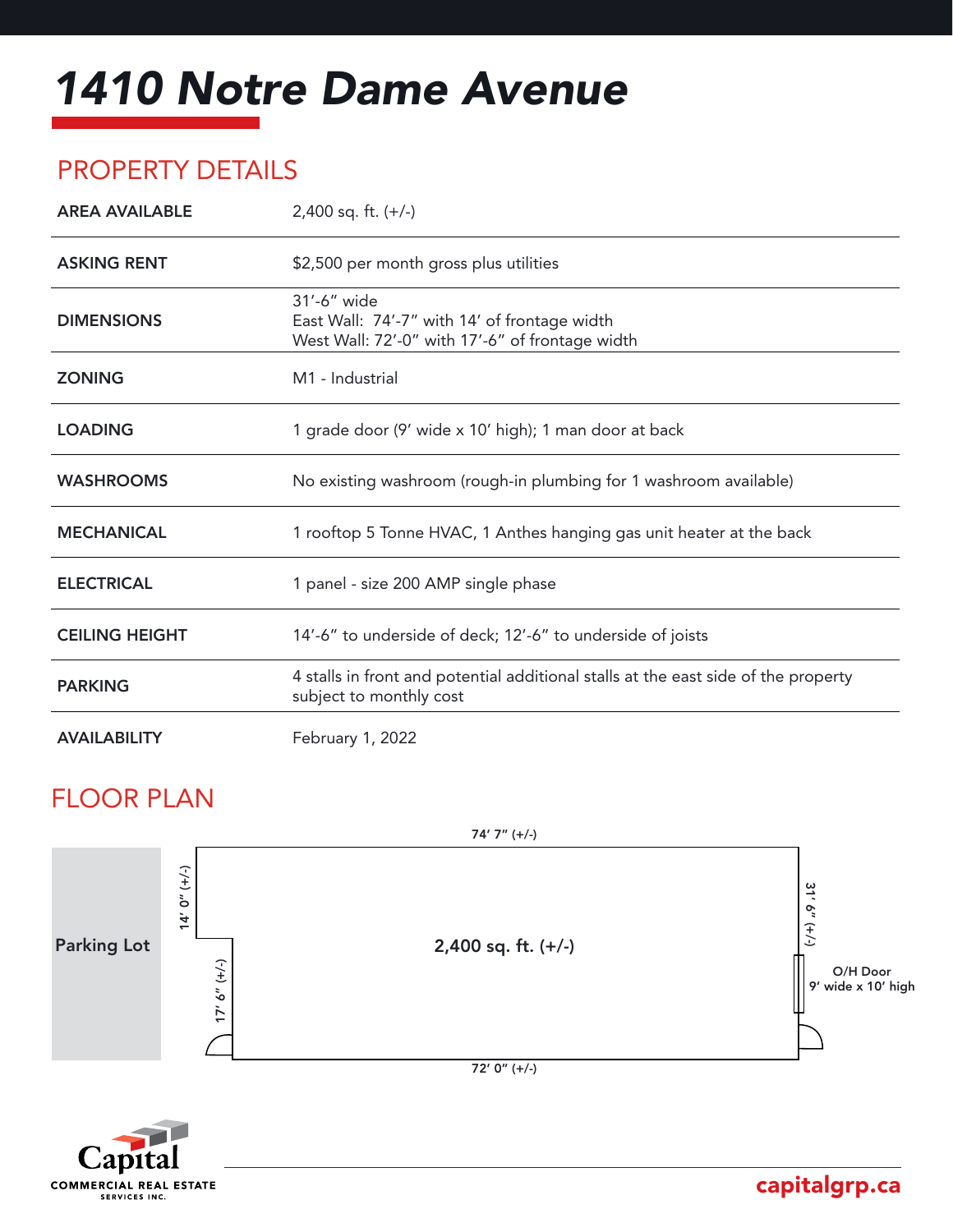## PROPERTY PHOTOGRAPHS





capitalgrp.ca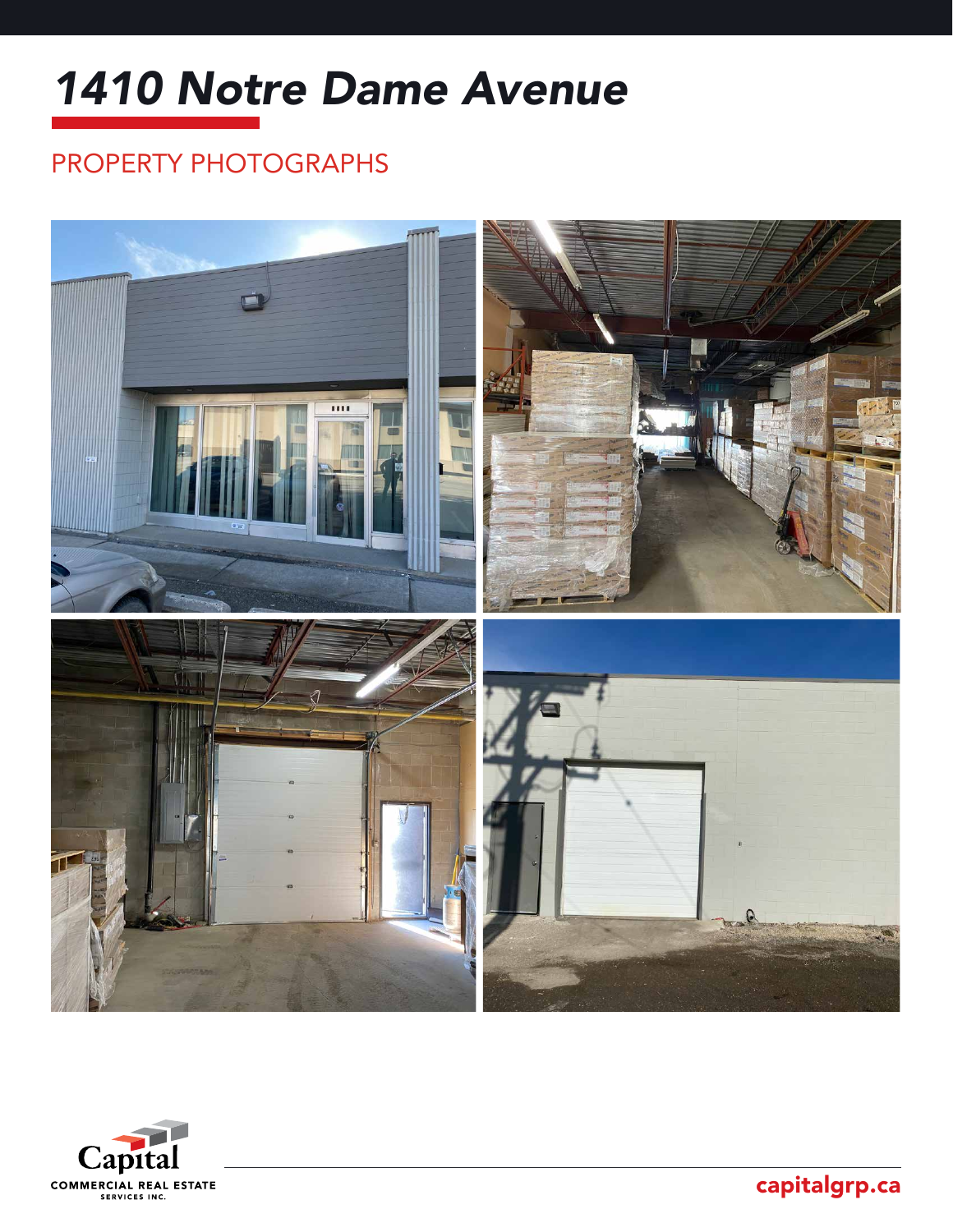### ZONING AERIAL





capitalgrp.ca